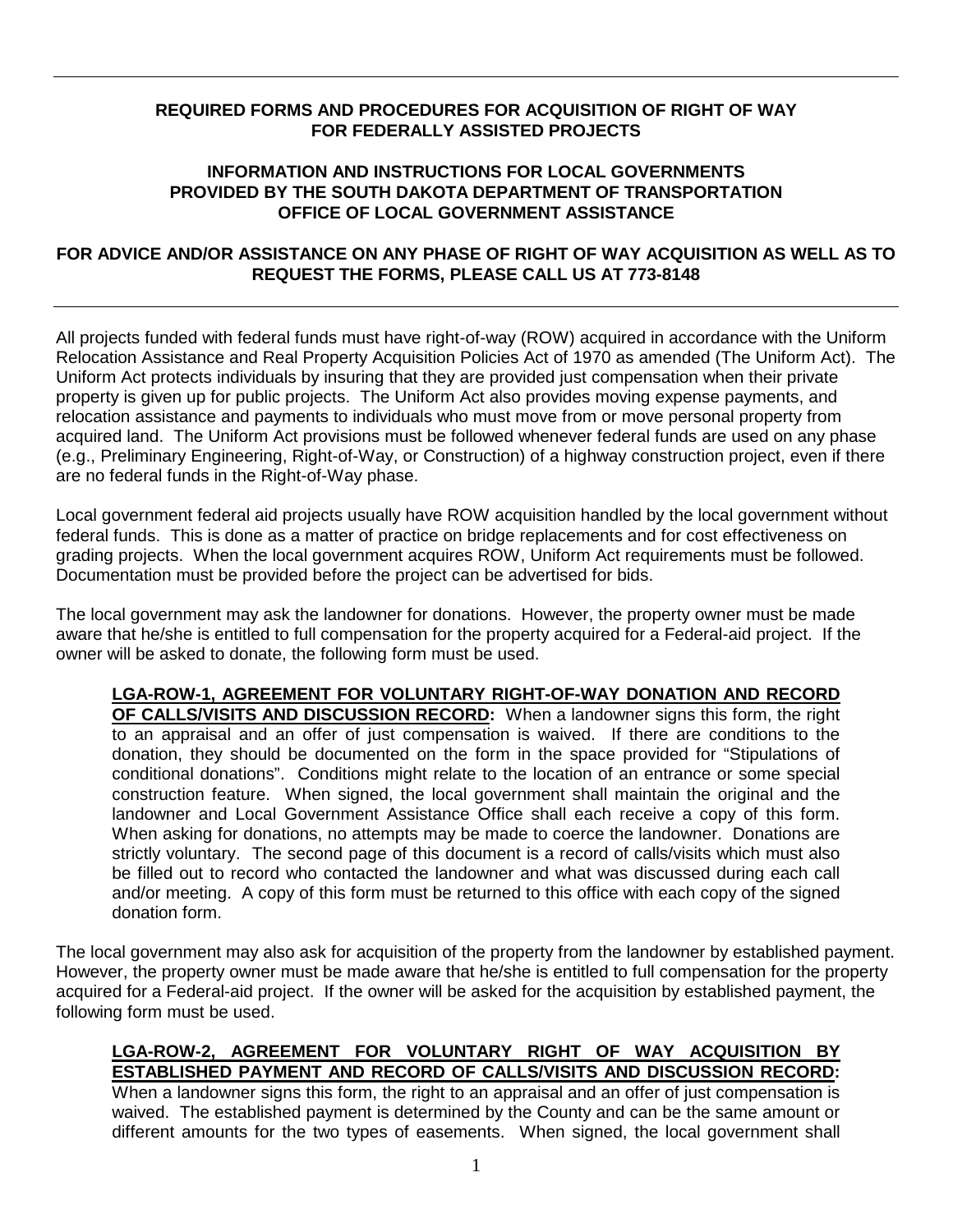maintain the original and the landowner and Local Government Assistance Office shall each receive a copy of this form. When asking for acquisition by established payment, no attempts may be made to coerce the landowner. Acquisitions by established payment are strictly voluntary. The second page of this document is a record of calls/visits which must also be filled out to record who contacted the landowner and what was discussed during each call and/or meeting. A copy of this form must be returned to this office with each copy of the signed acquisition by established payment form.

If donations or acquisitions by established payment are not obtained, an estimate of value must be made and the land purchased. Negotiations must be conducted free of any attempt to coerce the property owner into reaching an agreement. For example, the negotiator should be careful not to imply that the negotiation, and in particular the offer, is a "take it or leave it" proposition. Similarly, the use of condemnation as a threat must be avoided. Other examples of actions the acquiring agency must avoid include: advancing the time of condemnation; deferring negotiations; or delaying the deposit of funds with the courts to coerce an agreement with the property owner. The following forms and procedures are for uncomplicated purchases involving parcels valued below \$25,000. Use of these forms and procedures are mandatory and are intended to ensure that the property is being acquired in accordance with the Uniform Act. They are also intended to ensure that landowners are treated equally and fairly.

**LGA-ROW-3, ESTIMATE OF VALUE:** An Estimate of Value has to be completed for each parcel. The Director of Equalization is probably best qualified to complete the form. The usual basis of valuation for permanent easements is the 'per acre', or 'per square foot', value of recent sales of similar properties. The value of any improvements in the acquisition must also be included in the estimate. The usual basis of the valuation for temporary easement is the prevailing cash rental rates of similar properties. This is normally for one year for cultivated land but could be for more years for pasture land that may require several years for reestablishment of grass. There is a separate line item for fence in the acquisition. Federal funds may be used to construct new fence as part of the contract providing the landowner is first given the option of being paid for the fence in the acquisition. If the landowner elects to be paid for the fence in the acquisition, the landowner is then responsible for any construction of any replacement fence. The Administrative Approval block on the form is for the signature of the County Highway Superintendent / City Engineer. When signed, the local government shall maintain the original and the Local Government Assistance Office shall receive a copy of this form.

**LGA-ROW-4, WRITTEN OFFER(S) AND NEGOTIATIONS RECORD:** This form documents the offer(s) to the landowner and serves as a record of negotiations. Usually the County Highway Superintendent / City Engineer acts as the Negotiator. This form is also the record for a settlement at a figure other than the estimated value. Authorization and detailed justification of any additional compensation must be provided by the County Commission Chairperson / City Mayor. A separate form must be completed for each parcel. When signed, the local government shall maintain the original and the Local Government Assistance Office shall receive a copy of this form.

**LGA-ROW-5, RIGHT-OF-WAY AGREEMENT:** This form is an agreement with the owner for the purchase. There is space on the agreement to document any special agreements such as fence, approaches, crop damage, etc. When signed, the local government shall maintain the original and the landowner and Local Government Assistance Office shall each receive a copy of this form.

The foregoing forms and procedures cover donations, uncomplicated valuations, negotiations and ROW agreements. The actual conveyance of the property from the landowner to the local government is accomplished by the deed. The standard Highway Use Deed is useful for this purpose. Any other approved deed that the local government is now using may also be used. The deed must be signed, notarized and filed